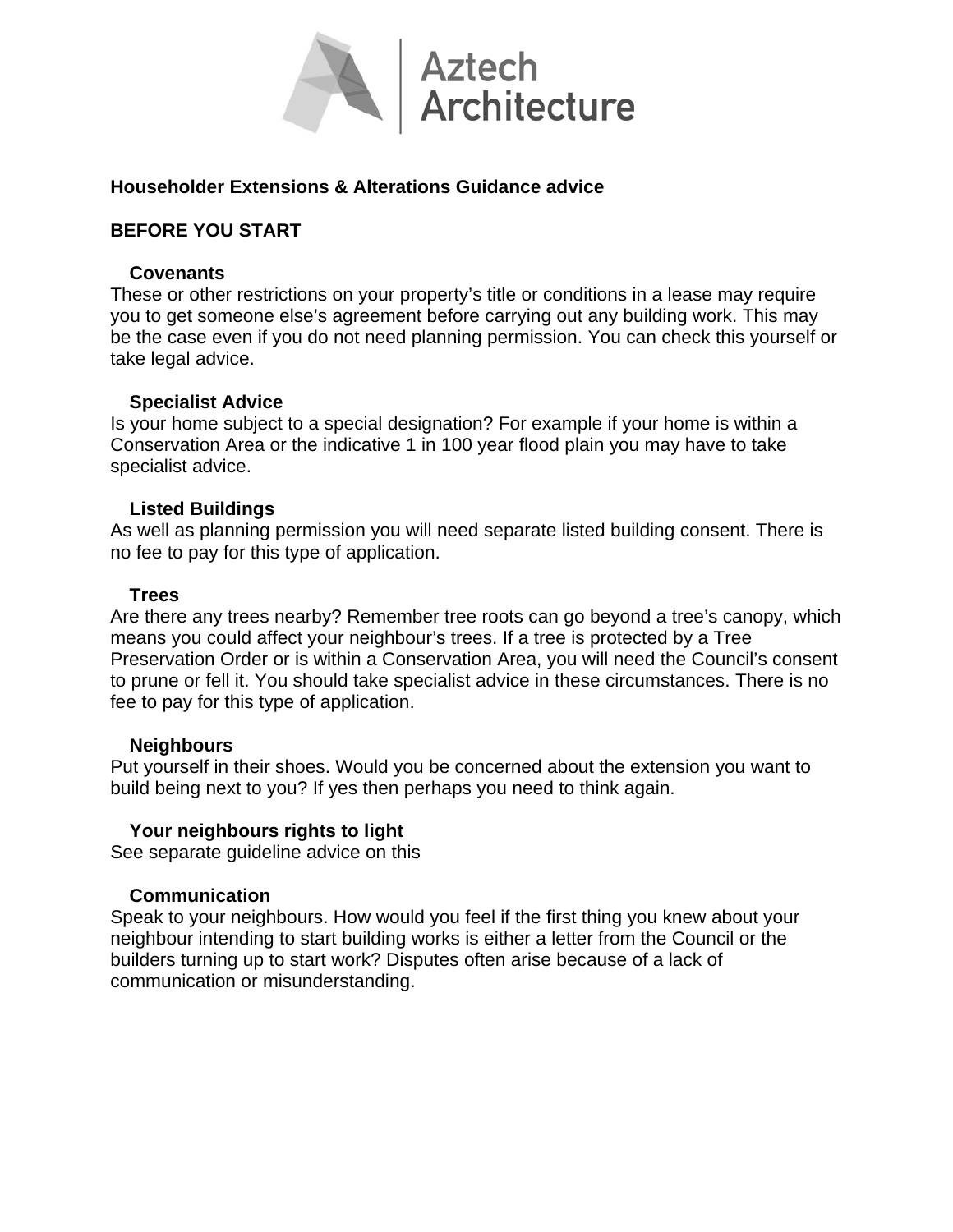

# **Design**

- How will the extension appear from your neighbour's point of view?
- Is the ground level ?
- Is there a direct or indirect loss of car parking spaces ?
- Does the size of your plot reduce the scope for extending ?

- Could you make your home more environmentally friendly and implement 'green' changes?

- Are you going to change the boiler or use a water butt ?

Consider drainage and flood risk, for example reducing the amount of hard surfaced area.

# **Security**

**-** Is this an opportunity to make your property more secure ?

- Are you going to fit better locks on windows and doors ?

- Are you creating an opportunity to gain easier access to your property ?

For example, are first floor windows and the rear garden now more easily accessed ? - Are potential access points visible to the street to prevent potential intruders being hidden from view?

# **Wildlife**

Some properties hold roosts of bats or provide refuge for other protected species. The law protects bats because of their roosting requirements. For further advice contact English Nature.

## **Make up your mind**

Have you applied for what you actually want and or can physically build ? You will be surprised how many people have planning permission and then build something different, which can lead to formal action being taken.